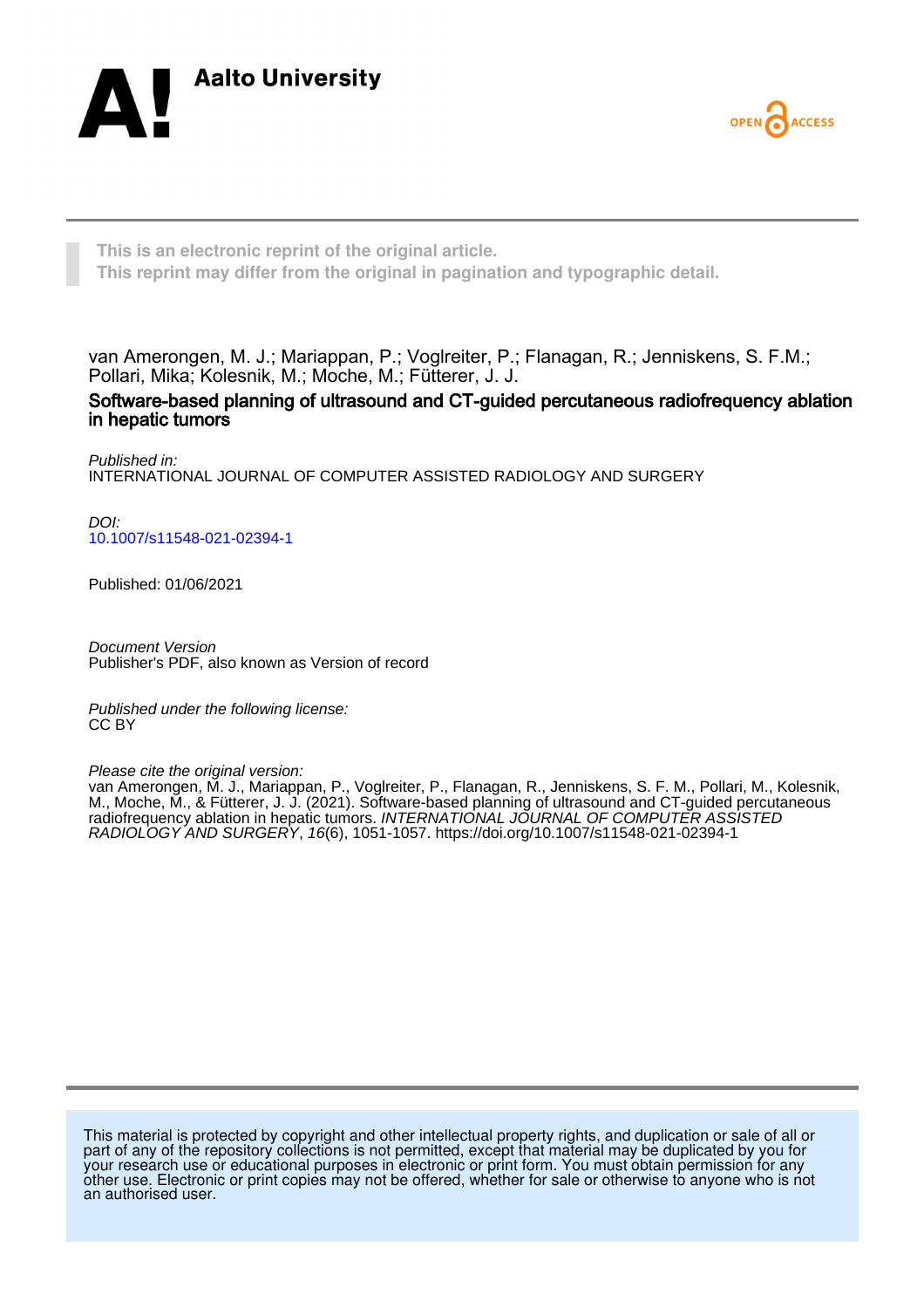**ORIGINAL ARTICLE**



# **Software‑based planning of ultrasound and CT‑guided percutaneous radiofrequency ablation in hepatic tumors**

M. J. van Amerongen<sup>1</sup> D [·](http://orcid.org/0000-0001-5815-0392) P. Mariappan<sup>2,8</sup> · P. Voglreiter<sup>4</sup> · R. Flanagan<sup>2</sup> · S. F. M. Jenniskens<sup>1</sup> · M. Pollari<sup>5</sup> · **M. Kolesnik6 · M. Moche7 · J. J. Fütterer1,3**

Received: 23 December 2020 / Accepted: 28 April 2021 © The Author(s) 2021

## **Abstract**

**Objectives** Radiofrequency ablation (RFA) can be associated with local recurrences in the treatment of liver tumors. Data obtained at our center for an earlier multinational multicenter trial regarding an in-house developed simulation software were re-evaluated in order to analyze whether the software was able to predict local recurrences.

**Methods** Twenty-seven RFA ablations for either primary or secondary hepatic tumors were included. Colorectal liver metastases were shown in 14 patients and hepatocellular carcinoma in 13 patients. Overlap of the simulated volume and the tumor volume was automatically generated and defned as positive predictive value (PPV) and additionally visually assessed. Local recurrence during follow-up was defned as gold standard. Sensitivity and specifcity were calculated using the visual assessment and gold standard.

**Results** Mean tumor size was 18 mm (95% CI 15–21 mm). Local recurrence occurred in 5 patients. The PPV of the simulation showed a mean of 0.89 (0.84–0.93 95% CI). After visual assessment, 9 incomplete ablations were observed, of which 4 true positives and 5 false positives for the detection of an incomplete ablation. The sensitivity and specifcity were, respectively, 80% and 77% with a correct prediction in 78% of cases. No signifcant correlation was found between size of the tumor and PPV (Pearson Correlation 0.10;  $p=0.62$ ) or between PPV and recurrence rates (Pearson Correlation 0.28;  $p=0.16$ ). **Conclusions** The simulation software shows promise in estimating the completeness of liver RFA treatment and predicting local recurrence rates, but could not be performed real-time. Future improvements in the feld of registration could improve results and provide a possibility for real-time implementation.

**Keywords** Liver · RFA · Simulation software

| <b>Abbreviations</b> |                             | HCC        | Hepatocellular carcinoma         |
|----------------------|-----------------------------|------------|----------------------------------|
| <b>RFA</b>           | Radiofrequency ablation     | CT.        | Computed tomography              |
| <b>PPV</b>           | Positive predictive value   | <b>GPU</b> | Graphics processing unit         |
| CI                   | Confidence interval         | PID.       | Proportional-integral-derivative |
| <b>CRLM</b>          | Colorectal liver metastases | AAE        | Average absolute error           |
|                      |                             | <b>HFV</b> | High-frequency ventilation       |

M. Moche and J. J. Fütterer authors contributed equally as last author.

 $\boxtimes$  M. J. van Amerongen Martin.vanAmerongen@radboudumc.nl

- <sup>1</sup> Department of Radiology and Nuclear Medicine, Radboudumc, Nijmegen, The Netherlands
- <sup>2</sup> NUMA Engineering Services Ltd., Louth, Ireland
- <sup>3</sup> Robotics and Mechatronics (RaM), University of Twente, Enschede, The Netherlands
- <sup>4</sup> Institute of Computer Graphics and Vision, Graz University of Technology, Graz, Austria

<sup>5</sup> Department of Computer Science, Aalto University School of Science and Technology, Espoo, Finland

- <sup>6</sup> Fraunhofer Institute for Applied Information Technology FIT, Sankt Augustin, Germany
- <sup>7</sup> Department of Interventional Radiology, Helios Park-Klinikum Leipzig, Leipzig, Germany
- <sup>8</sup> Department of Mathematics and Statistics, IIT Tirupati, Tirupati, India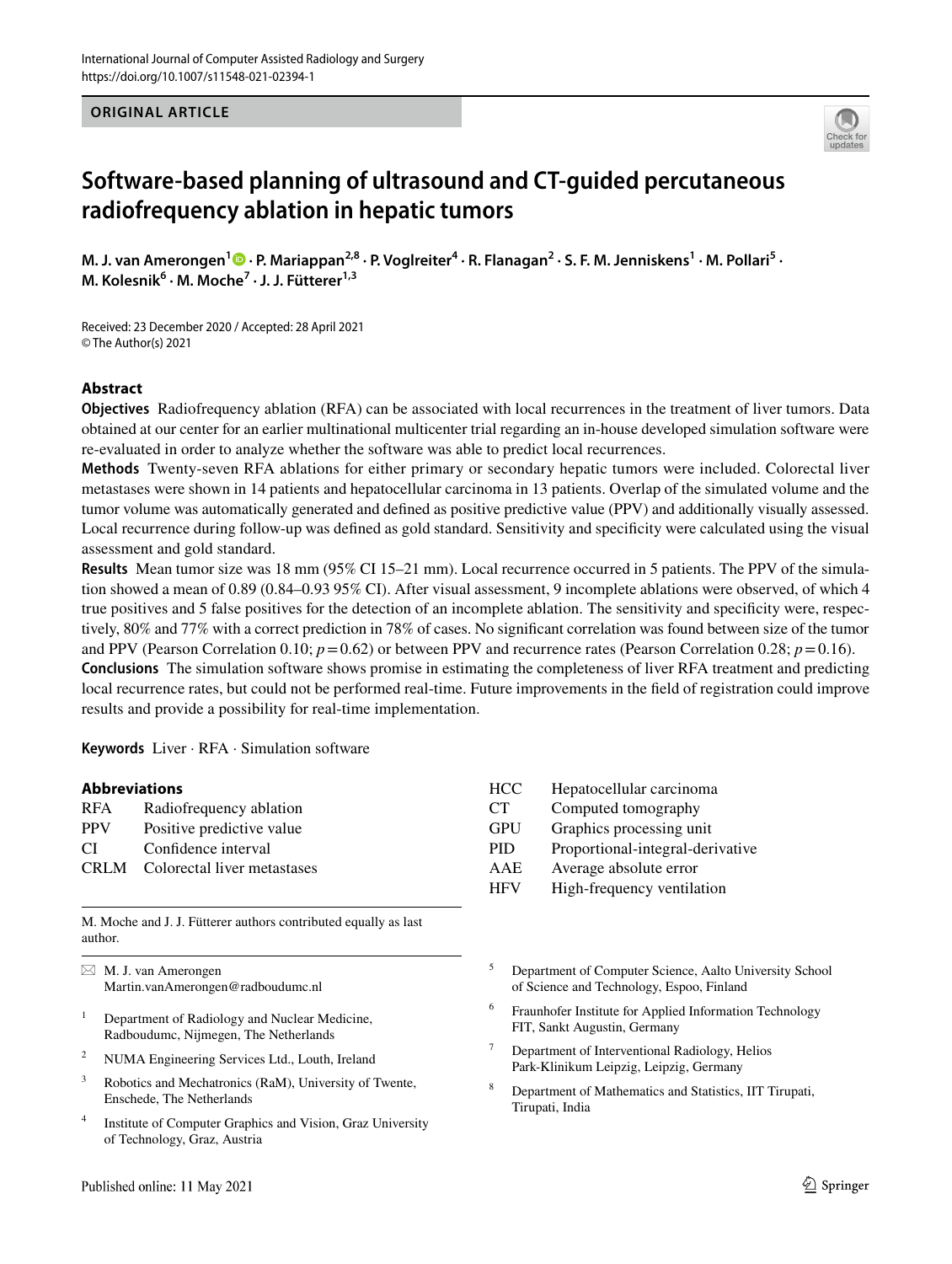# **Introduction**

Currently, radiofrequency ablation (RFA) is frequently used as a curative ablative therapy for the treatment of hepatic malignant tumors  $[1-6]$  $[1-6]$  $[1-6]$ . Although RFA shows promising results regarding the local control HCC or colorectal liver metastases with low morbidity and mortality, it can be associated with a higher local recurrence rate and subsequent lower disease-free survival compared to surgery [[7](#page-7-1); [8](#page-7-2)]. Besides the experience of the physician [[9\]](#page-7-3), the signifcant mismatch between the expected ablation zone and the observed ablation zone is an important factor contributing to insufficient ablations  $[1]$  $[1]$ . Multiple causes exist for this mismatch. On one hand, due to heatsink, location of hepatic tumors near major blood ves-sels can result in undertreatment [[10\]](#page-7-4). On the other hand, overtreatment can occur in cirrhotic liver tissue due to the insulating properties of fatty tissue surrounding the tumor, causing the 'oven-effect'  $[11]$ . Real-time monitoring during an RFA treatment could help to drive treatment and is being researched [[12](#page-7-6)], however, this is currently not available in the clinic.

A European research group, including our hospital, created the planning software "the RFA Guardian", details surrounding the creation of this software are described elsewhere [\[13\]](#page-7-7). The RFA Guardian software performs registration of CT images between diferent time points using defned landmarks for dynamic registration. On the initial preprocedural CT, the liver and its vessels are automatically defned and meshed after which the tumor was manually segmented in three dimensions. In order to achieve insight into biological parameters of both the tumor and normal liver tissue for the simulation of the ablation, CT perfusion values are implemented in the software. Using the CT-scan obtained during the procedure, the RFA needle can be virtually placed in the registered liver and the ablation can be simulated, visualizing possible over/ undertreatment [\[13](#page-7-7)]. Using this planning software, the most important factors contributing to local recurrence rate, besides tumor size, e.g., experience of physician and mismatch expected zone and observed zone, are tackled.

The RFA Guardian was recently tested in a multicenter clinical study for the treatment of colorectal liver metastases (CRLM) and hepatocellular carcinoma (HCC) [[14](#page-7-8)], describing patient selection, workfow and periprocedural imaging of the included patients. This earlier study compared the size and shape of the simulated ablation volume acquired by the software with the RFA ablation zone on the CT-scan one month after the procedure. Acceptable speed and accuracy of the simulation software were demonstrated in predicting the size and shape of the RFA ablation zones in the liver [\[14\]](#page-7-8). However, during the ablation procedure, the most important question remains whether the ablation was sufficient and covers the entirety of the tumor. For this purpose, the patient data provided by our hospital in the multicenter clinical trial [[14\]](#page-7-8) were re-evaluated whether the RFA Guardian software was retrospectively able to estimate the completeness of hepatic radiofrequency ablations and is therefore able to predict local recurrence rates.

# **Materials and methods**

## **Patients**

Patient data provided by our hospital to a multicenter clinical trial analyzing the RFA Guardian [[14](#page-7-8)] were re-evaluated. Trial approval for the initial study was granted by our Institutional Review Board (CMO region Arnhem—Nijmegen, Radboudumc, Nijmegen, The Netherlands). At our institution, AASLD guidelines are used in the tumor boards in order to determine the optimal treatment for presented patients. All patients were discussed prior to treatment in these multidisciplinary tumor boards. The initial study design is previously described and can be found elsewhere [[14,](#page-7-8) [15\]](#page-7-9). In short: patients were included if they (1) were older than 18 years, (2) had a diagnosis of CRLM or HCC according to AASLD guidelines, (3) showed a maximum of 3 lesions with a maximum diameter of 3 cm each, (4) sufficient coagulation parameters, adherent to ESIR guidelines. Patients were excluded if they (1) rejected the trial, (2) had a known anaphylactic reaction against the iodine contrast agent used for diagnostic CT-scans, (3) showed malfunction of the kidney (Glomerular Filtration Rate < 60 ml/  $min/1.73m<sup>2</sup>$ ), (4) history of prior splenectomy, (5) were pregnant or nursing or (6) participated in other interventional trials. Workfow with periprocedural images and planning steps of the RFA Guardian are depicted in Fig. [1.](#page-3-0)

In total, 27 patients were included from April 2014 until July 2017 for the evaluation of "the RFA-guardian" simulation software in a European project [[13\]](#page-7-7). Of these patients, 18 were male and 9 patients were female with a mean age of 68 years (95% CI 64–72). CRLM was shown in 14 patients and HCC in 13 patients. A total of 32 lesions required ablation, due to technical difficulties, e.g., failure in processing CT perfusion data or software failure, only 27 tumors could be simulated and were evaluated. The mean size of the tumor was 18 mm (95% CI 15–21 mm). Patient demographics are summarized in Table [1.](#page-3-1)

#### **Preprocedural imaging and software planning**

According to the study design of the multicenter clinical trial [\[14](#page-7-8)], patients received a diagnostic multiphase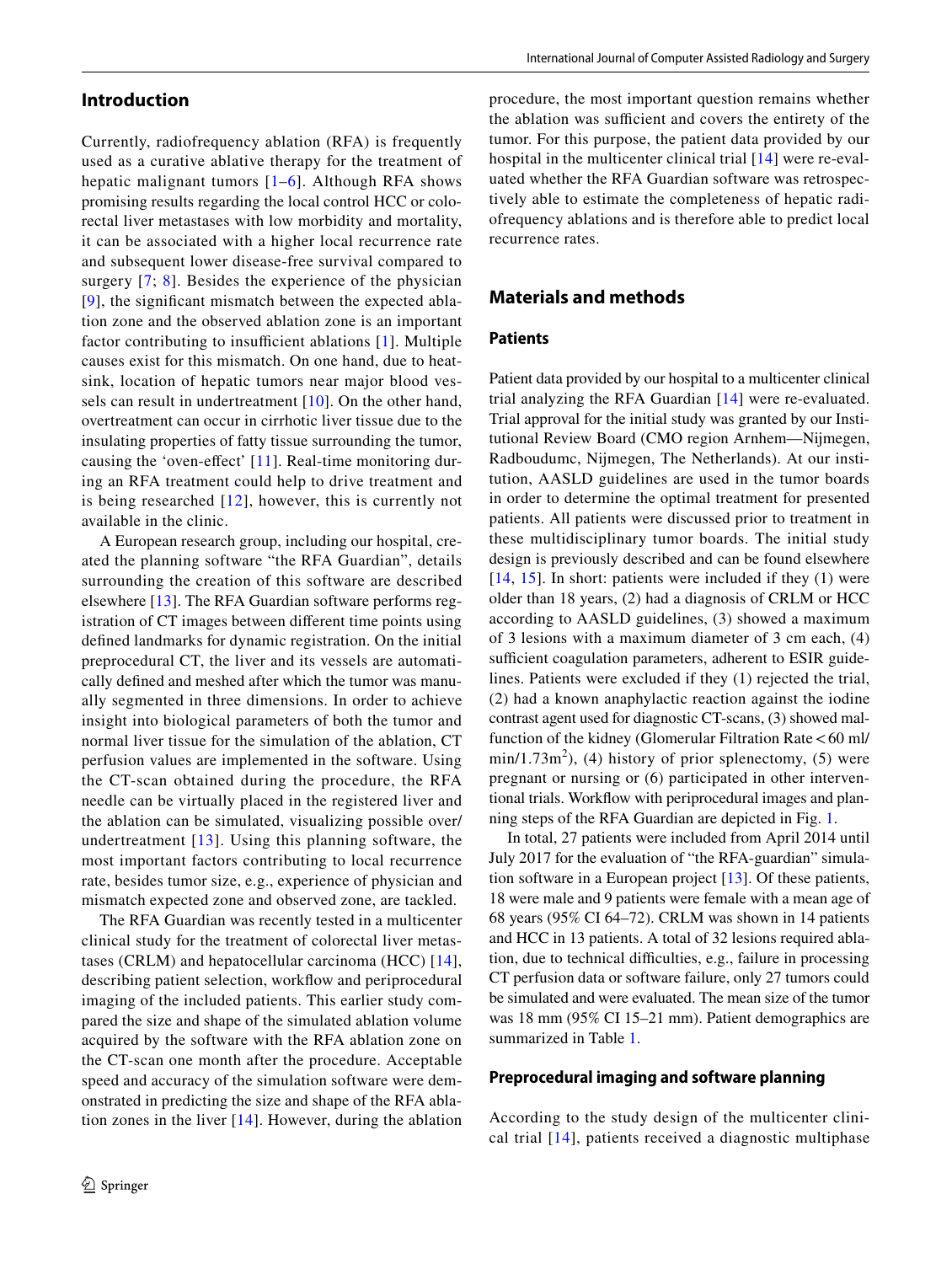

#### <span id="page-3-0"></span>**Fig. 1** Workfow

<span id="page-3-1"></span>**Table 1** RFA protocol

| $\mathcal{L}$  | 105 °C | 150 | Until target temperature achieved |
|----------------|--------|-----|-----------------------------------|
| 3              | 105 °C | 150 | 5 min at target temperature       |
| $\overline{2}$ | 105 °C | 150 | Until target temperature achieved |
| 3              | 105 °C | 150 | Until target temperature achieved |
| 4              | 105 °C | 150 | 7 min at target temperature       |
| $\overline{c}$ | 105 °C | 150 | Until target temperature achieved |
| 3              | 105 °C | 150 | Until target temperature achieved |
| $\overline{4}$ | 105 °C | 150 | 7 min at target temperature       |
| 5              | 105 °C | 150 | 7 min at target temperature       |
|                |        |     |                                   |

Ablation was always started at a 2 cm needle deployment. When the duration of the ablation of specifed deployment was achieved, the needle was further deployed. If the protocol was deemed complete, the RF generator automatically performed its cool-down procedure before track ablation could be performed

hepatic CT with added dynamic CT measurements after contrast administration within 7 days prior to the treatment for planning purposes in the RFA Guardian software. Because the liver moves and deforms during breathing, all CT-scans were performed during expiratory breath-hold in order to achieve the most reproducible image of the liver in multiple time-points. The RFA Guardian software generated a complete 3D model of the liver and segmented the arterial and venous vessels in the liver. During this process, the hepatic tumor was segmented by a radiologist. The steps necessary for treatment planning in the RFA Guardian are described elsewhere [[13](#page-7-7)].

## **Radiofrequency ablation**

Percutaneous RFA was performed by either one of two interventional radiologists, both with more than 10 years of experience, and was conducted on a CT-table with the use of an umbrella-shaped RF probe (Starburst™ SDE, AngioDynamics, USA) and an RF generator (RITA® Model 1500X RF, AngioDynamics, USA). During the procedure, an ultrasound device was available. The procedure was performed under general anesthesia. If the lesion was easily visualized with ultrasound, preference was given to this modality; otherwise, unenhanced CT was used for placement guidance.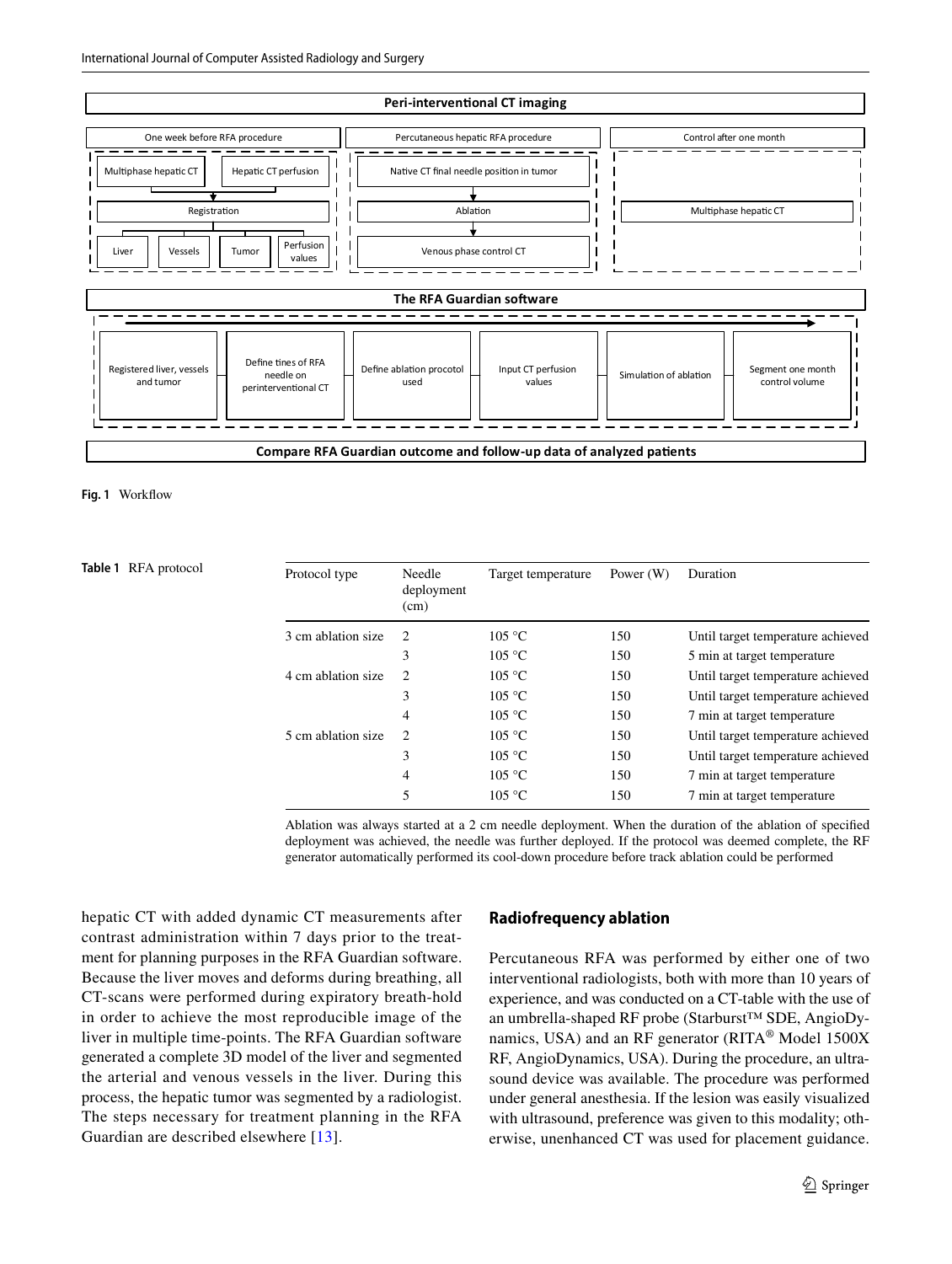When the needle position in the liver was deemed optimal for ablation, an unenhanced CT was performed to identify the needle location for simulation process in the RFA Guardian [[13\]](#page-7-7). The ablation commenced after the unenhanced CTscan of the needle position. Ablation adhered to the liver tumor protocol as provided by the manufacturer, see Table [2.](#page-4-0) If multiple ablations for a single tumor were deemed necessary, the previous steps were repeated. After the procedure, the needle was removed under track ablation and a fnal contrast-enhanced CT was performed to visualize the performed ablation.

## **Post‑procedural**

After the ablation, patients stayed in the hospital overnight due to the given anesthesia and to check for possible postprocedural hemorrhage. The ablated region was given time to allow for tissue shrinkage after the treatment. For this reason, all patients received a multiphase hepatic CT-scan for HCC and mono-phase CT (portal phase) for CRLM during expiratory breath-hold after a month after the ablation for the evaluation of the ablation. On this control CT-scan, an abdominal radiologist visually evaluated the size and position of the ablation and compared this with the preprocedural CT scan. If the tumor was deemed completely covered by the ablation zone, the procedure was deemed complete.

#### <span id="page-4-0"></span>**Table 2** Patient demographics

|                                   | Patients undergoing liver ablation<br>$(n=27)$ |                         |  |
|-----------------------------------|------------------------------------------------|-------------------------|--|
| Age (mean $[95\% \text{ CI}]$ )   |                                                | 68 years (64–72)        |  |
| Gender (M: F)                     |                                                | 18 male: 9 female       |  |
| ASA classification                |                                                | ASA 1 2 patients        |  |
|                                   |                                                | ASA 2 12 patients       |  |
|                                   |                                                | ASA 3 9 patients        |  |
|                                   |                                                | ASA 4 4 patients        |  |
| Type of liver tumor (CRLM:<br>HCC |                                                | 14 CRLM: 13 HCC         |  |
| Number of lesions                 |                                                | 32 lesions              |  |
| Number of simulations             |                                                | 27 simulations          |  |
| Mean tumor size (96% CI)          |                                                | 18 mm (95% CI 15–21 mm) |  |

<span id="page-4-1"></span>**Fig. 2** Overlap of the tumor by the simulated lesion simulated volume (red) and tumor (black) before and after correction of registration error. **a** Overlap before correction, **b** Overlap after proper correction of the registration error

Further follow-up was performed by the referring physician. Local recurrence was defned as recurrent tumor at the ablation site during follow-up.

## **Simulation and post‑processing**

The RFA Guardian performs calculations using state-of-theart graphics processing unit (GPU) [[16](#page-7-10)]. The parameters for simulation are estimated by an algorithm involving a proportional-integral-derivative (PID) controller. The development and performance of this simulation algorithm are described previously [[16\]](#page-7-10). The liver containing the simulated ablation volume generated by the RFA Guardian software on the periprocedural unenhanced CT-scan was retrospectively co-registered to the liver containing the initial tumor on the preprocedural CT images. The overlap between the tumor volume and simulated ablation zone was calculated using positive predictive value (PPV) and ranged between 0 (tumor is not overlapped with simulated volume) and 1 (tumor is completely covered with the simulated volume). Also, an additional visual assessment was used for this overlap since simulated vessels can cause gaps where there is sufficient ablation, lowering the calculated PPV. These values were computed after correction for co-registration errors by picking eight landmarks of the hepatic surface [\[16](#page-7-10)]. These co-registration errors are probably due to liver deformity during multiple image acquisitions at diferent time-points, specifcally, the diferences in expiratory breath-hold during preprocedural images and end-expiratory apnea during general anesthesia in the preprocedural CT images and are visualized in Fig. [2](#page-4-1).

# **Statistical analysis**

Patients demographics, ablation and simulation details were analyzed using means and ratio determination. Frequency of local recurrence after ablation was summarized. Length of follow-up was calculated and in case of a recurrence, the possible treatment (palliative/curative) was noted. Correlation between the size of the tumor and PPV was calculated using Pearson's r. Correlation between PPV, recurrence rate and size of the tumor was calculated with the use of one-way ANOVA and Pearson's r. Disease-free survival

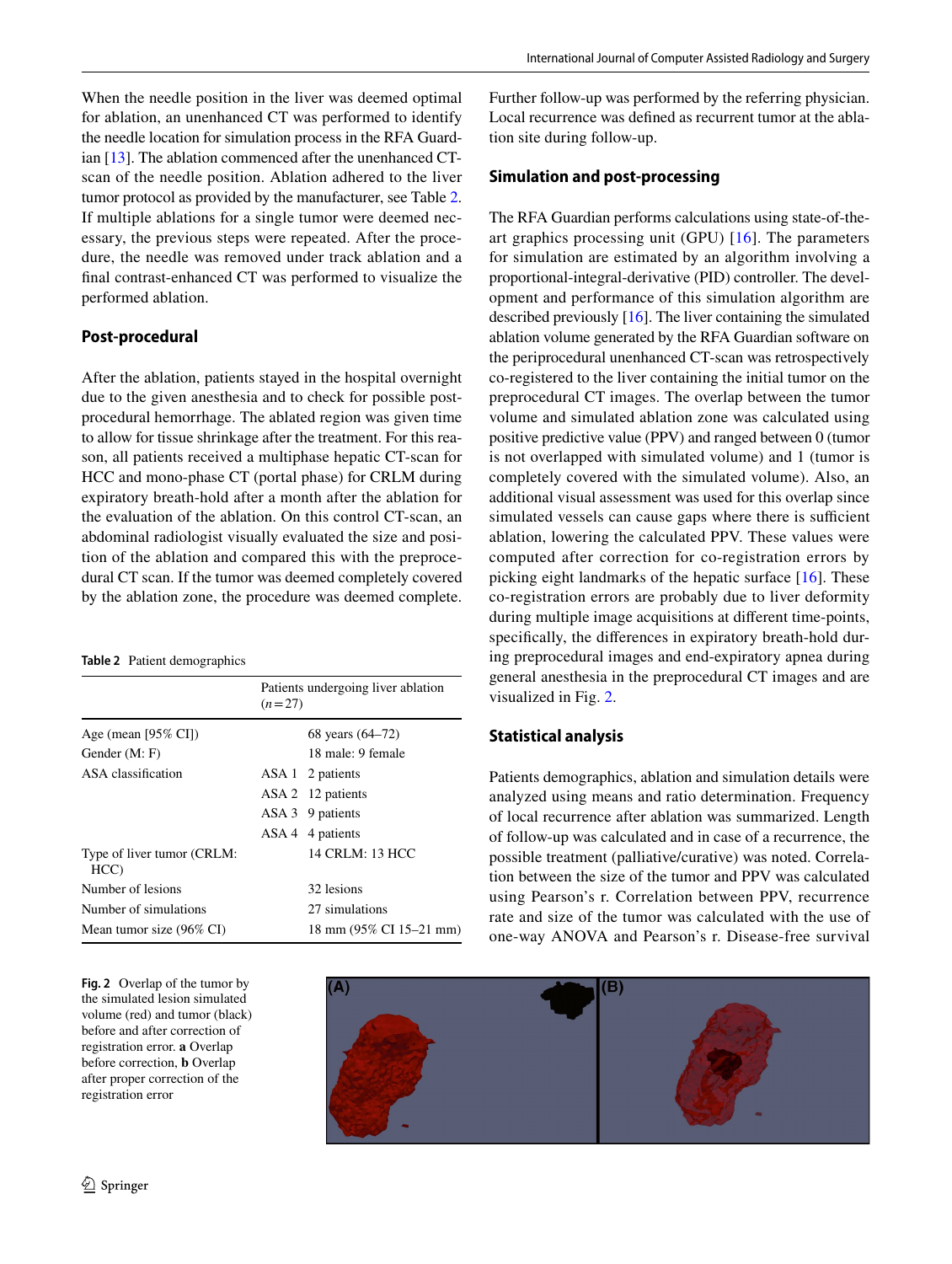(DFS) and overall survival (OS) were calculated using the Kaplan–Meier estimator. SPSS software (IBM SPSS Statistics, version 20, SPSS, Chicago, Ill) was used for data processing and analysis. Signifcance diference was deemed if the *p* value was less than 0.05.

# **Results**

## **Post procedural outcome**

Most patients could be discharged the day after the ablation. A total of 3 complications (11%) were observed, i.e., a transient ischemic attack (Clavien-Dindo Grade 2), pneumothorax (Clavien-Dindo Grade 2) and an abundance of pleural fuid in a cardiologic patient (Clavien-Dindo Grade 2). None of these complications resulted in permanent harm for the patient. During a mean follow-up of 18 months (95% CI 14–22 months), 5 recurrences at the ablation site were shown (19%), meaning a sensitivity and specifcity of the one-month control CT scan of, respectively, 0% and 100%. The size of the tumor (maximum of 30 mm) did not show a signifcant correlation with local recurrence rates (Pearson Correlation−0,05; *p*=0.79).

#### **Simulation outcome**

Mean simulation time of the lesions was 2.9 min (2.0–3.8 95% CI). The positive predictive value (PPV) regarding tumor and simulated lesion showed a mean of 0.89 (0.84–0.93 95% CI). After the visual assessment, only 9 tumors were not covered by the simulated lesions. Of the 5 patients with local recurrence after ablation, 4 cases were predicted using the software. However, fve additional ablations were deemed incomplete, which did not show a local recurrence during follow-up, meaning, the software was able to predict the completeness of the ablation in 78% of cases (sensitivity 80% and specifcity 77%). There was no signifcant correlation between the size of the tumor and the PPV (Pearson Correlation 0.10;  $p = 0.62$ ) or between PPV and recurrence rates (Pearson Correlation 0.28;  $p = 0.16$ ).

# **Discussion**

This study demonstrated that the registration and simulation software shows a high overlap between the tumor and simulated ablation (PPV 0.89 (0.84–0.93 95% CI) and was able to predict the completeness of the ablation in 21 cases of the 27 ablations (sensitivity 80% and specifcity 77%).

In the prior multicenter clinical trial  $[14]$ , an average absolute error (AAE) of  $3.4 \pm 1.7$  mm was demonstrated between the simulated ablation volume and the "real"

ablation volume at the one-month control CT-scan, proving to be acceptable for clinical practice. However, no prior research was available concerning whether the RFA Guardian was able to predict the local recurrence rate after hepatic RFA ablation. For this purpose, the included 27 ablations from our hospital were re-evaluated. The overlap between the simulated volume and the tumor showed a high PPVvalue where 1 was complete coverage and 0 was no overage (PPV 0.89 (0.84–0.93 95% CI). However, because the software simulates major blood vessels in the liver for the purpose of heat-sink, gaps occur in the simulated volume, decreasing the automatically generated PPV-value. Therefore, an additional visual assessment was used in order to deem whether the simulation overlapped the tumor in the software and compared to the occurrence of a local recurrence during follow-up. All ablations were deemed complete at the one month control CT scan; however, in 5 patients, a local recurrence occurred during follow-up. The simulation predicted an incomplete ablation in 4 of these 5 insufficient ablations, however, with five incorrectly predicted insufficient ablations. Therefore, the simulation made a correct prediction in 21 of 27 ablations (78%) with a sensitivity of 80% and a specifcity of 77. For this reason, the use of RFA Guardian for hepatic ablations has the potential to further improve oncological outcomes in patients, when in real-time results of the ablations can be visually assessed.

Registration errors play an important role within the felds of diagnostic imaging [\[17](#page-7-11), [18](#page-7-12)]. The diferences in the shape of the liver were deemed relevant in all perioperative images, although all CT-images were achieved during breath-hold (expiratory and apnea during general anesthesia). The liver deforms and alternates in the sagittal plane during breathing, making the organ diferent in each subsequent CT-scan. Landmarks can be used in order to improve the registration. However, this method makes the tissue between the landmarks fuid in order to ft the organ in the same contour over multiple timelines, deforming/displacing the tumor, RFA needle and simulated volume. In order to decrease these co-registration errors, additional re-registration was necessary. Though re-registration has its own limits, it does not afect the shape or size of the simulation, as these are calculated from a single CT time point and are not susceptible to registration.

This study has some limitations, and a major limitation was the number of patients included. Another limitation is the re-registration itself. Results before the re-registration refect the reality of the clinical practice more accurately and show the difficulty of the registration of CT-scans between multiple time-points, especially because diferent CT-scanners can be used and placement of the patient on the CT table is always diferent. Re-registration with underlying transformation makes it possible to get around displacement difficulties and places the hepatic tumor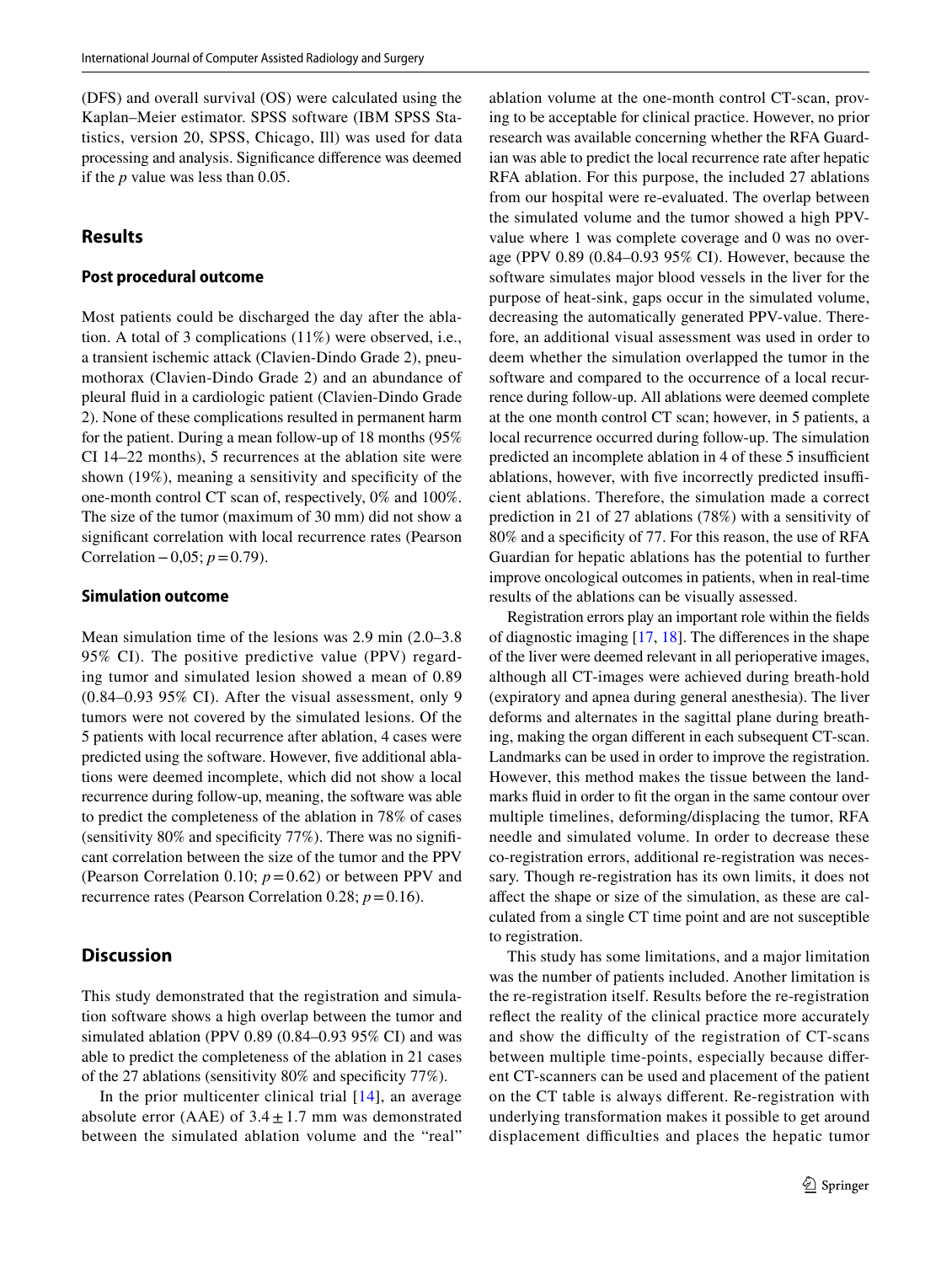and simulation in the same coordinate system, increasing statistics but losing the insight into the problems of normal registration. However, deformation of the liver during breathing still occurs and produces errors, causing the PPV value to decrease. Lastly, this retrospective study defned a successful ablation when the ablated volume showed a complete coverage of the tumor, omitting a safety margin. In future prospective studies, a safety margin of at least 5 mm needs to be included in the software in order to further decrease local recurrences.

Future work should be focused on investigating and improving the registration of CT-scans between multiple time-points. This will relieve the need for additional retrospective re-registration and will enable real-time usage of the simulation software during the RFA procedure. Separately, robotic assistance for needle placement during hepatic ablations has been developed and diferent systems are currently being researched [[19–](#page-7-13)[21\]](#page-7-14). For the use of these systems, CT-scans during the procedure are performed by temporary tube disconnection after which a needle trajectory and entry point are defned. A robotic arm is automatically positioned over the patient and the needle can manually or automatically be placed in the hepatic tumor according to the defned trajectory [\[19](#page-7-13), [20](#page-7-15)]. High accuracy of these systems has been shown with a high rate of technical success of the procedure [[19,](#page-7-13) [22\]](#page-7-16). Additionally, in order to decrease the impact of free hand placement of the RFA probe, stereotactic radiofrequency ablation (SRFA) with multiple probes has been developed [\[23](#page-7-17)]. Using 3D stereotactic software, optical navigation systems and vacuum fxation systems, this technique safely and reliably achieves favorable therapy outcome, although, a direct comparison between SRFA and surgery has yet to be performed [\[23–](#page-7-17)[25\]](#page-7-18). Also, a possible higher accuracy can be achieved if the liver moves minimally during the entire ablation by avoiding possible deformation of the liver during the multiple peroperative time-points resulting from transiently pausing the mechanical ventilation. High-frequency ventilation (HFV) encompasses multiple ventilator modes with high respiratory rates and low tidal volumes, lowering the movement of thoracic and abdominal organs during general anesthesia [[26](#page-7-19)]. In patients undergoing single-dose irradiation of liver tumors, liver motion was limited to  $<$  3 mm in all directions with this ventilation technique [[27\]](#page-7-20). Possibly, in the future, the combination of simulation software, robotic needle placement diferent ventilation techniques and use of stereotaxy could improve hepatic ablations by preventing under- or overtreatment with lower recurrence rates.

In conclusion, the simulation software shows promise in estimating the completeness of the liver RFA treatment and predicting local recurrence rates. In the future improved and faster registration between multiple CT-scans and the intervention will possibly further improve upon this, such as performing the task real-time during the ablation without the need of additional re-registration.

**Author contributions** Conception: MJvA; PM; JJF. Design: MJvA; PM; JJF. Acquisition: MJvA; PM. Analysis: MJvA; PM. Interpretation: MJvA; PM. Creation software: PM; PV; RF; MP; MK. Drafting manuscript: MJvA; PM. Revising manuscript: PV; SFMJ; MP; MK; MM; JJF.

**Data availability** DRadboudumc does not have a central access committee yet. Therefore, data request can be send to the corresponding author (Martin.vanamerongen@radbodumc.nl). Upon receiving a request, the corresponding author will evaluate the request with the Radboudumc dpt. of Medical Imaging's Research Office (trialbureau. radng@radboudumc.nl). If deemed necessary, the Institutional Ethical Review Board (CMO region Arnhem-Nijmegen) will be consulted.

# **Declarations**

**Conflict of interest** The authors declare no Confict of interest or any disclosures.

**Consent to participate** All included patients were informed, consented and signed an informed consent form.

**Consent for publications** All included patients were informed, consented and signed an informed consent form.

**Ethical approval** Approval was given by our institutional review board (CMO region Arnhem-Nijmegen; NL54334.091.15).

**Open Access** This article is licensed under a Creative Commons Attribution 4.0 International License, which permits use, sharing, adaptation, distribution and reproduction in any medium or format, as long as you give appropriate credit to the original author(s) and the source, provide a link to the Creative Commons licence, and indicate if changes were made. The images or other third party material in this article are included in the article's Creative Commons licence, unless indicated otherwise in a credit line to the material. If material is not included in the article's Creative Commons licence and your intended use is not permitted by statutory regulation or exceeds the permitted use, you will need to obtain permission directly from the copyright holder. To view a copy of this licence, visit<http://creativecommons.org/licenses/by/4.0/>.

## **References**

- <span id="page-6-0"></span>1. Wong SL, Mangu PB, Choti MA et al (2010) American Society of Clinical Oncology 2009 clinical evidence review on radiofrequency ablation of hepatic metastases from colorectal cancer. J Clin Oncol 28:493–508
- 2. Vanagas T, Gulbinas A, Pundzius J, Barauskas G (2010) Radiofrequency ablation of liver tumors (I): biological background. Medicina (Kaunas) 46:13–17
- 3. Kang TW, Rhim H (2015) Recent advances in tumor ablation for hepatocellular carcinoma. Liver Cancer 4:176–187
- 4. Riemsma RP, Bala MM, Wolf R, Kleijnen J (2013) Percutaneous ethanol injection for liver metastases. Cochrane Database Syst Rev 5:Cd008717